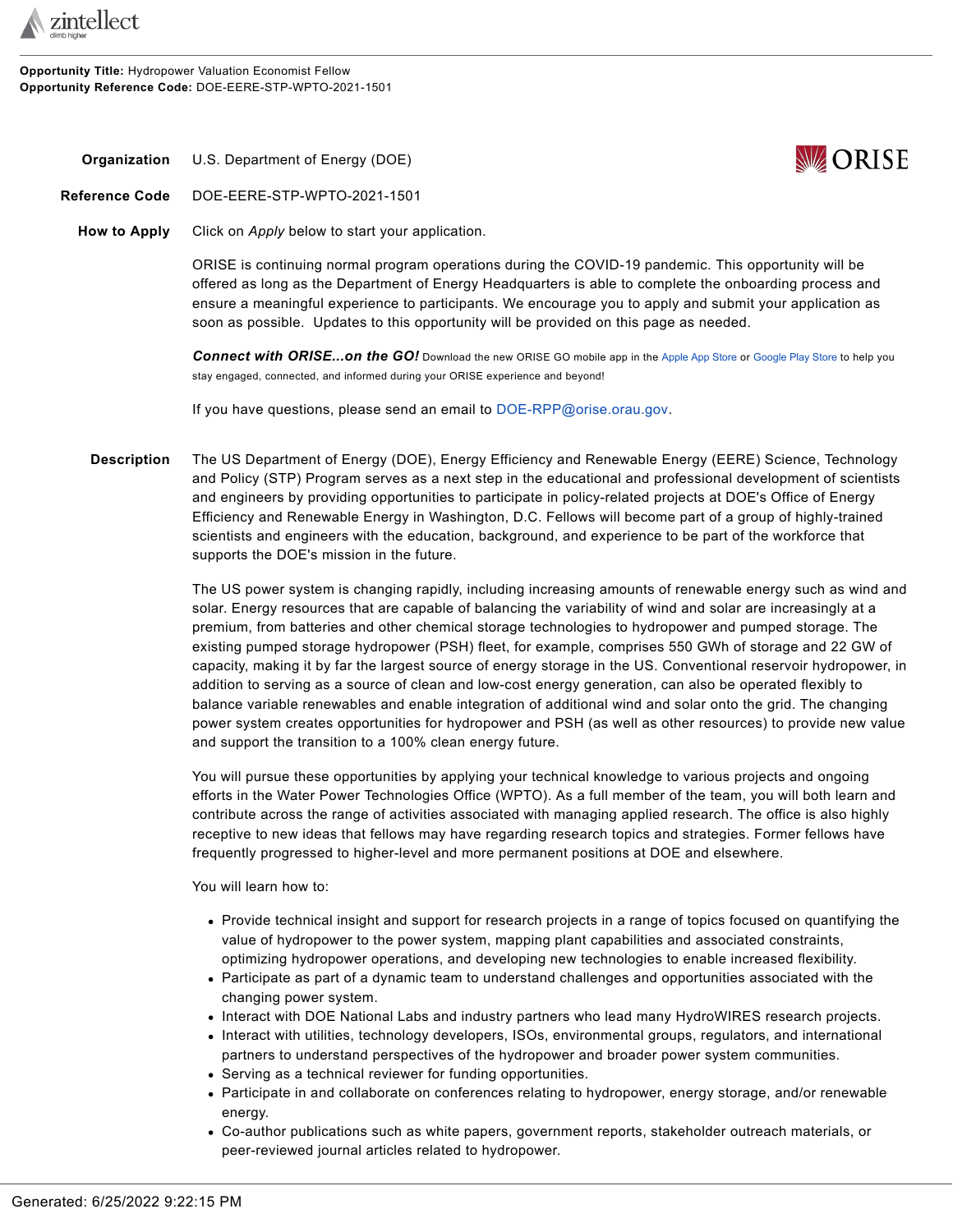

- Collaboratively participate with the broader office on areas of hydropower environmental outcomes, fleet modernization, low-impact hydropower development, and marine energy technologies.
- Observe and collaborate with other DOE renewable energy technology offices.

You will collaborate on the office's HydroWIRES Initiative, whose mission is to understand and support hydropower's role in a 100% clean energy future. The HydroWIRES Initiative, as the office's \$15M grid integration program, includes research in four broad areas: understanding value drivers for hydropower under evolving system and market conditions; describing flexible capabilities and associated tradeoffs associated with hydropower meeting system requirements; optimizing hydropower operations and resource planning; and developing innovative technologies that enable hydropower to operate more flexibly. HydroWIRES efforts include power/water system modeling, valuation and technoeconomic analysis, innovative technology R&D, convening stakeholders, and international collaboration.

Past and present fellows have commented that Water Power Technologies Office (WPTO) provides a supportive mentorship environment and a positive office culture. WPTO highly values fellows and encourages them to proactively pursue their interests within our range of work. We would be happy to arrange for you to speak with our numerous current and previous participants to get a further sense of our office culture and the opportunities this placement could provide.

#### **Fellow Benefits**

Selected fellows will receive a stipend as support for their living and other expenses during this appointment. Stipend rates are determined by EERE officials and are based on the candidate's academic and professional background. Relocation expenses, not to exceed \$5,000, incurred in relocating from the participant's current address to Washington, D.C. (if more than 50 miles from the address shown on the application), may be reimbursed. Fellows will receive a travel allowance of \$10,000 per appointment year to cover travel-related expenses to scientific and professional development activities.

This opportunity is available to U.S. citizens and Lawful Permanent Residents. (LPR).

For more information about the EERE Science, Technology and Policy Program, please visit [https://www.energy.gov/eere/education/energy-efficiency-and-renewable-energy-science-technology-and](https://www.energy.gov/eere/education/energy-efficiency-and-renewable-energy-science-technology-and-policy-program)[policy-program](https://www.energy.gov/eere/education/energy-efficiency-and-renewable-energy-science-technology-and-policy-program).

### **Appointment Location**

Washington, DC

#### **Nature of Appointment**

You will not enter into an employee/employer relationship with ORISE, ORAU, DOE, or any other office or agency. Instead, you will be affiliated with ORISE for the administration of the appointment through the ORISE letter of appointment and Terms of Appointment.

# **Qualifications** Program eligibility requirements can be found at: visit [https://www.energy.gov/eere/education/energy](https://www.energy.gov/eere/education/energy-efficiency-and-renewable-energy-science-technology-and-policy-program)[efficiency-and-renewable-energy-science-technology-and-policy-program](https://www.energy.gov/eere/education/energy-efficiency-and-renewable-energy-science-technology-and-policy-program)

Economics experience, with advanced degree in economics or closely related field preferred. • Experience in areas such as technoeconomic analysis; cost-benefit analysis; energy generation and storage asset valuation and finance; evaluation of quantified and non-quantified project alternatives, including environmental and social/economic impacts of energy project development; power market operation and design; compensation mechanisms for flexible generation, storage, and other grid services; valuation of water for multiple purposes; energy policy design; development of power and non-power metrics, including metrics